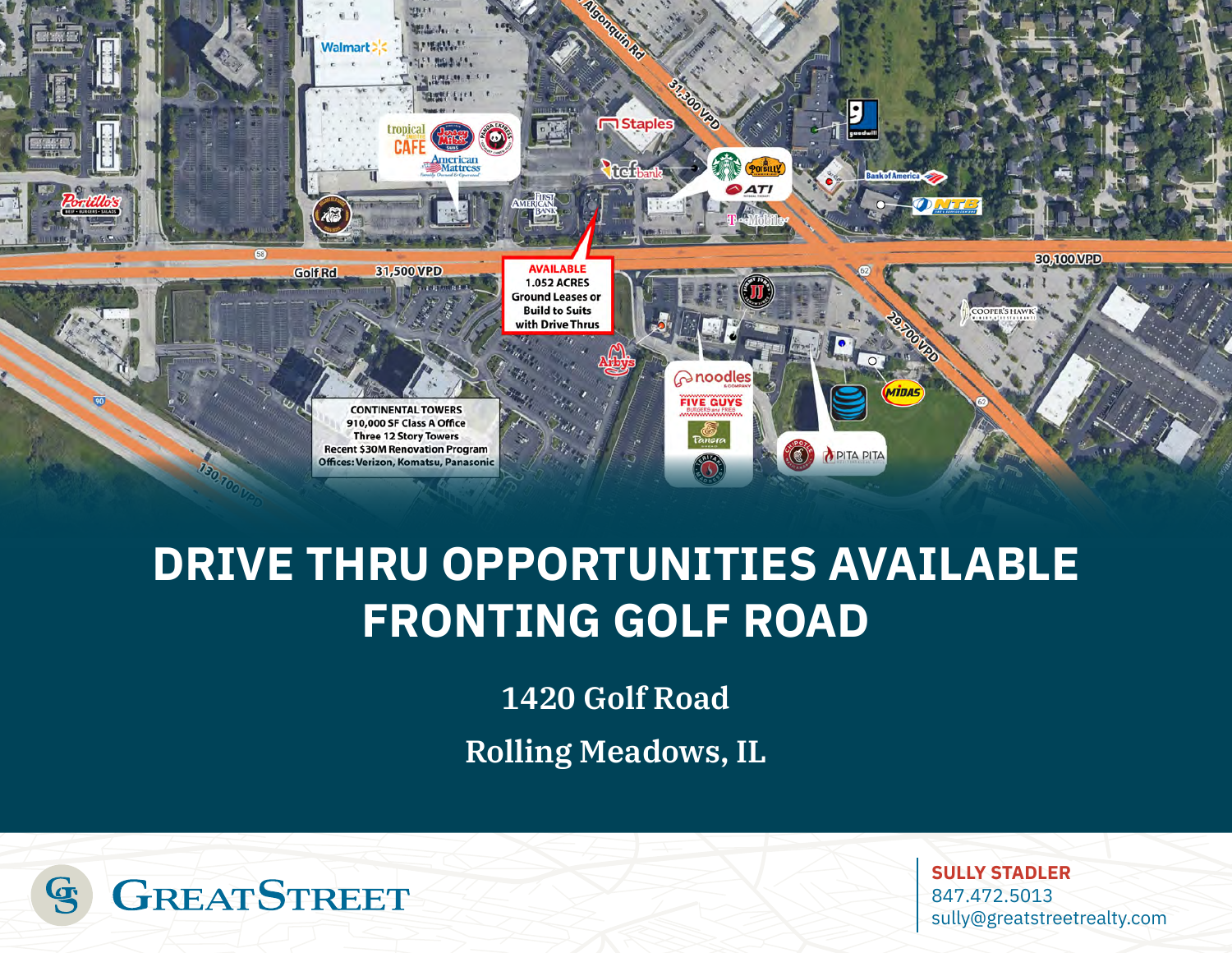## **AERIAL**



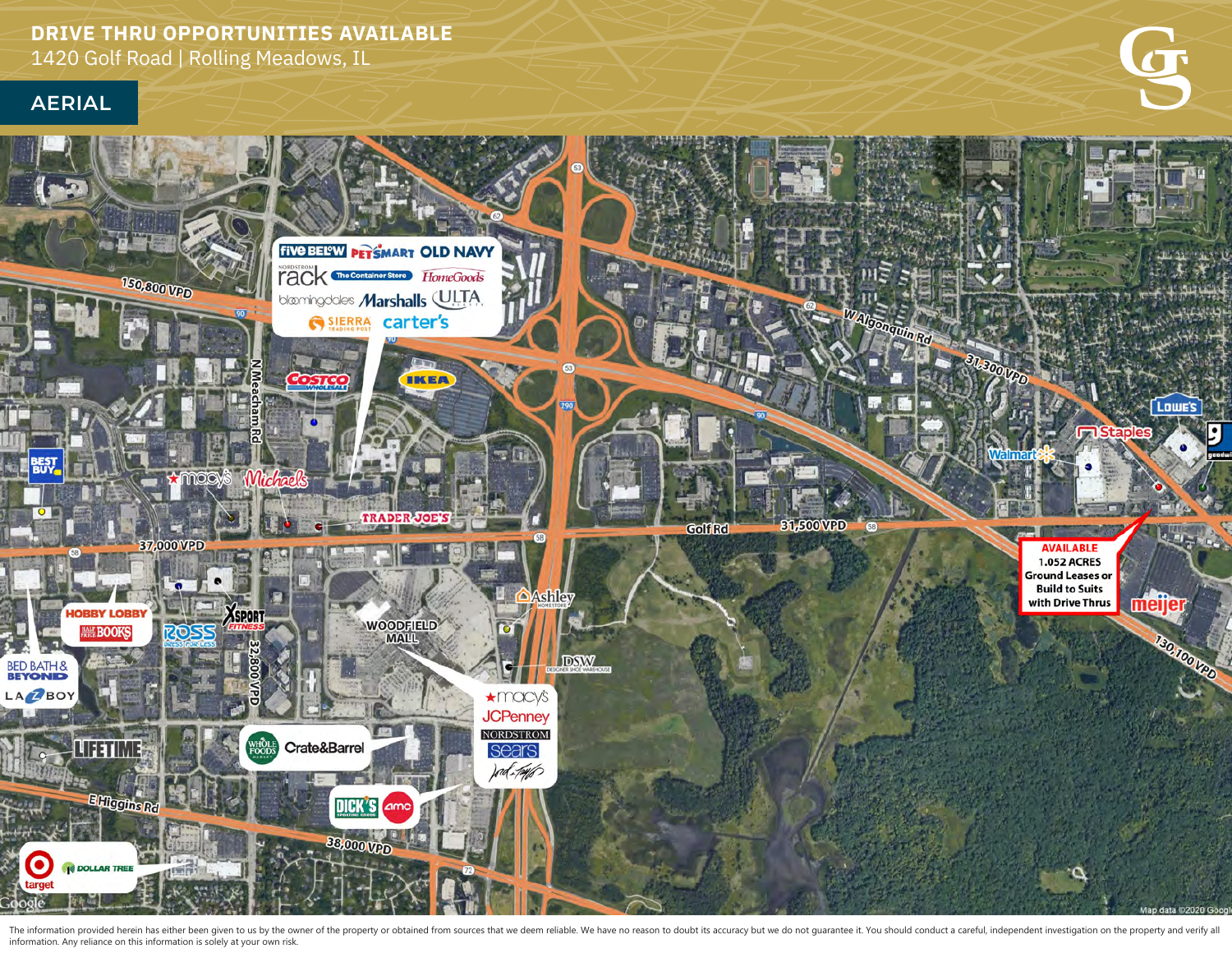### **PROPERTY OVERVIEW**





- Existing 5,733 SF restaurant with existing drive-thru
- Ground Lease or Build to Suit available
- 1.052 Acres
- 52 parking stalls and 3 handicap stalls existing

| <b>DEMOGRAPHICS</b>                 |                            |                                     |
|-------------------------------------|----------------------------|-------------------------------------|
| <b>TOTAL</b><br><b>POPULATION</b>   | 1 MILE<br>3 MILE<br>5 MILE | 9,320<br>97,143<br>266,018          |
| <b>DAYTIME</b><br><b>POPULATION</b> | 1 MILE<br>3 MILE<br>5 MILE | 12,110<br>104,958<br>229,155        |
| <b>AVERAGE</b><br><b>HH INCOME</b>  | 1 MILE<br>3 MILE<br>5 MILE | \$102,110<br>\$112,329<br>\$117.823 |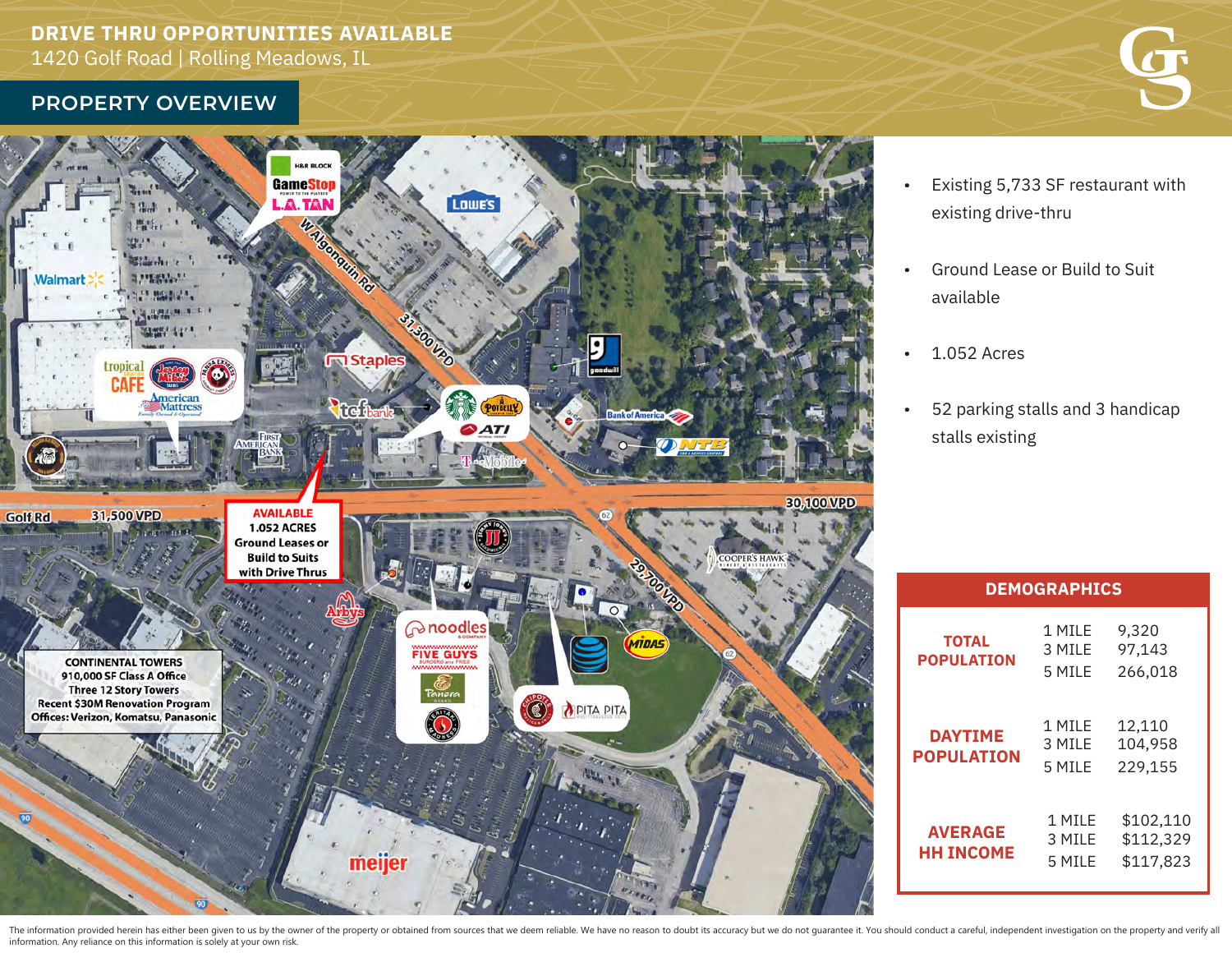**SITE PLAN**



#### **REDEVELOPMENT**





GOLF ROAD (STATE RTE 58)